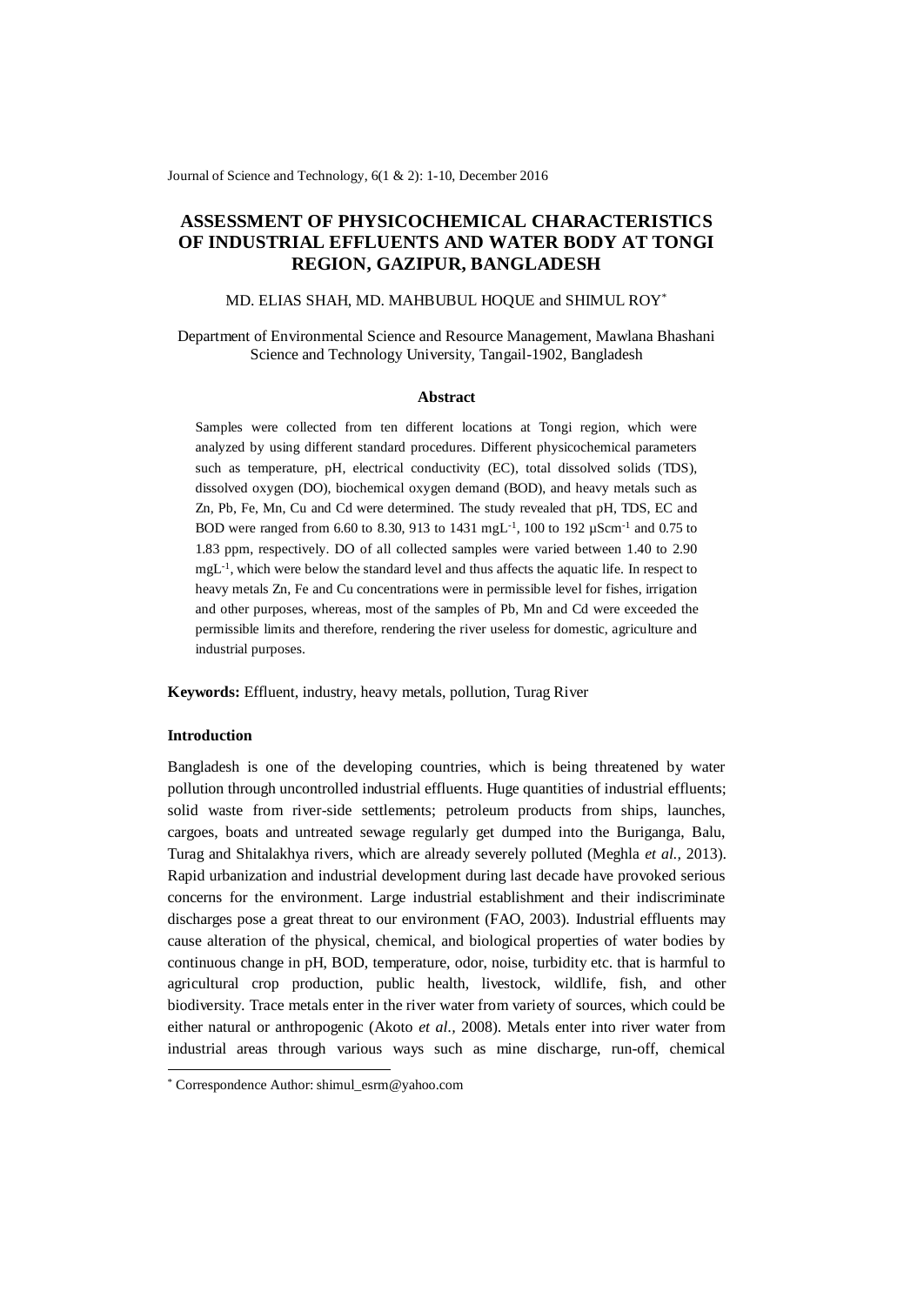weathering of rocks and soils, wet and dry fallout of atmospheric particulate matter (Venugopal *et al.,* 2009). The Turag River is the upper tributary of the Buriganga, a major river in Bangladesh. Both the organic and inorganic wastes and effluents that discharged into the water body of Turag River are seriously deteriorating the water quality of the river (Meghla *et al.,* 2013).

The major pollution sources of Turag River water are various consumer goods industries (soap and detergent), garment industries, pharmaceutical industries, tanneries, dyeing industries, aluminum industries, battery manufacturing industries, match industries, ink manufacturing industries, textile, paint, iron industries, pulp and paper factories, chemical factories, frozen food factories and steel workshops etc. (Rahman *et al.,* 2012). Therefore, the objectives of the study were to examine the physicochemical parameters and heavy metals concentrations of the industrial effluents at Tongi region and to determine the present status of Turag River at different industrial points of Tongi Region.

## **Materials and Methods**

## *Study Area*

The study was conducted at Tongi Pourashava in Gazipur district, which lies between longitude 90°18'-90°28' E and latitude 23°54'-23°58' N. The Pourashava has an overall area of 33.68 km<sup>2</sup> and a core urban area of approximately 13 km<sup>2</sup> (Banglapedia, 2012).



**Fig. 1**. Map showing the study area (Source: Google earth, 2016).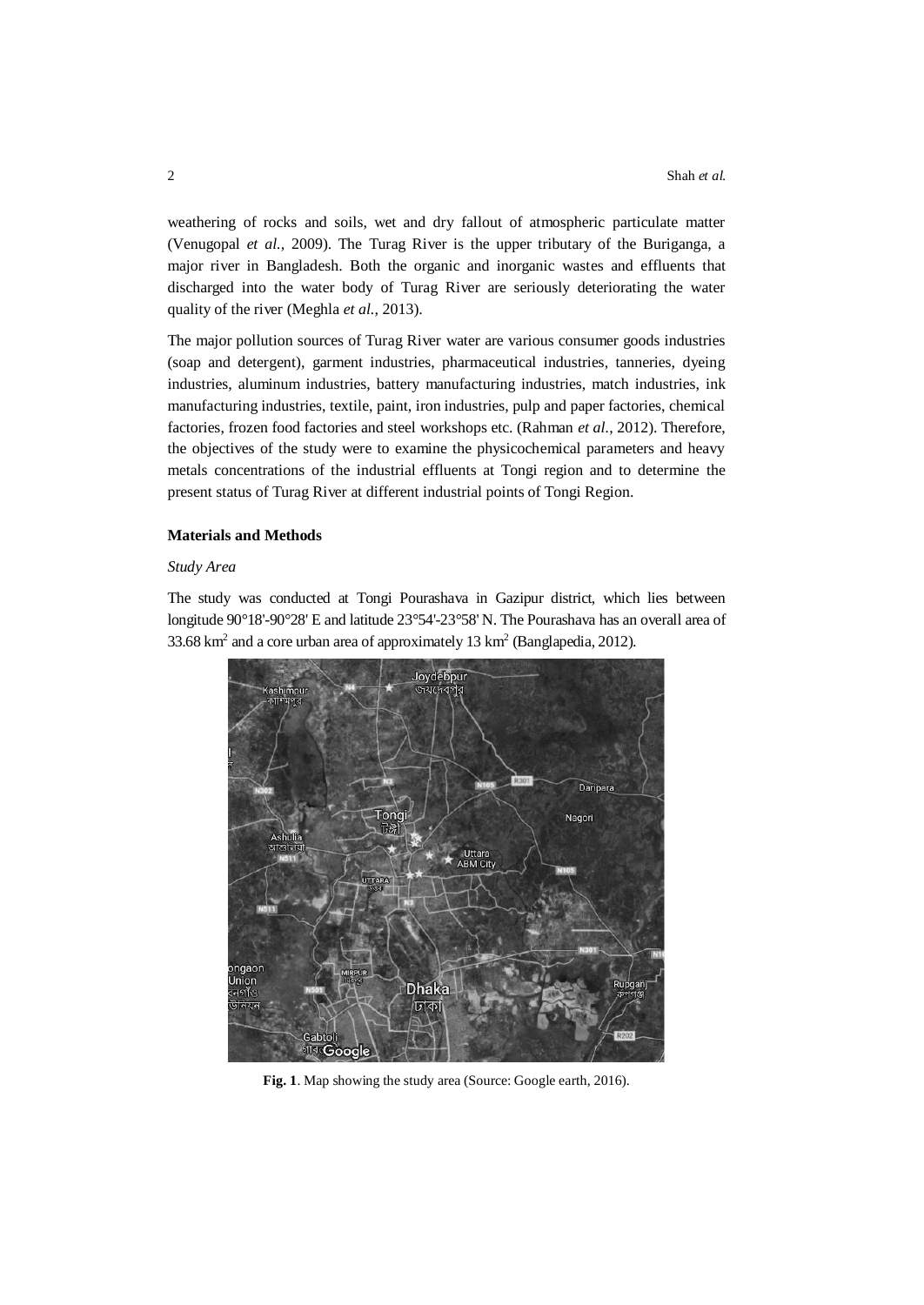### *Data Collection*

Primary and secondary data sources were used to carry out the study. Primary data were attained through field observation and water sample analysis in laboratory. However, the collection of secondary data was also very significant to carry out the study. Secondary data were collected from different published articles relevant to this study (Akoto *et al.,* 2008; Meghla *et al.,* 2013; Rahman *et al.,* 2012; Irshad *et al*., 2011; Islam *et al*., 2010 and Bakali *et al.*, 2014).

#### *Water Sample Collection*

A total of ten samples (8 effluent samples and 2 river water samples) were collected from Tongi industrial area during the period of July to December, 2013 following the sampling techniques as outlined by APHA, 1995 and Sincero and Sincero, 2004. To prevent the loss, the samples were collected carefully and transported to the laboratory as quickly as possible in a preserved condition. For BOD samples were preserved adding with  $FeCl<sub>2</sub>$ , buffer (pH 7.0),  $MgSO_4$  and  $CaCl<sub>2</sub>$ . In case of heavy metals samples were preserved adding with 0.1N HNO3. From each sampling stations, 500 ml of water sample were collected into a plastic bottles. Before sampling, the bottles were cleaned with detergent and then washed with copious of distilled water. After sampling, the bottles containing samples were sealed immediately to avoid exposure to air and marked with necessary information. In order to analyze the pH, EC, TDS, DO, BOD, hardness and transparency water samples were carefully carried to the laboratory of the Department of Environmental Science and Resource Management (ESRM), Mawlana Bhashani Science and Technology University (MBSTU), Tangail. In order to analysis the heavy metals, samples were filtered through Whatman filter paper no. 42. After filtration 150 ml sample was taken and a few drops of concentrated  $HNO<sub>3</sub>$  (extra-pure) was added into the samples and then kept in the freeze. Then the samples were cautiously transported to Department of Agricultural Chemistry, Bangladesh Agricultural University (BAU), Mymensingh for chemical analysis. In the laboratory, the bottles were kept in a clean, cool and dry place to avoid contamination.

#### *Analytical Methods*

To analyze the physicochemical parameters of the effluents and water samples standard methods were followed and a number of instruments were used. For instance, pH was determined by the pH meter (WTW pH 522, Germany). Electrical conductivity (EC) of the samples were determined by the EC meter (WTW CF 521, Germany) following the method as outlined by Ghosh *et al.* (1983) and Singh *et al.* (1999). Total dissolved solid (TDS) was obtained by evaporating 50 mL filtered water sample in a porcelain dish. The solid residues were obtained by evaporating the samples to dryness according to the procedure as mentioned by Chopra and Kanwar (1980). Dissolve oxygen (DO) was determined through the titration with sodium thiosulphate solution and manganous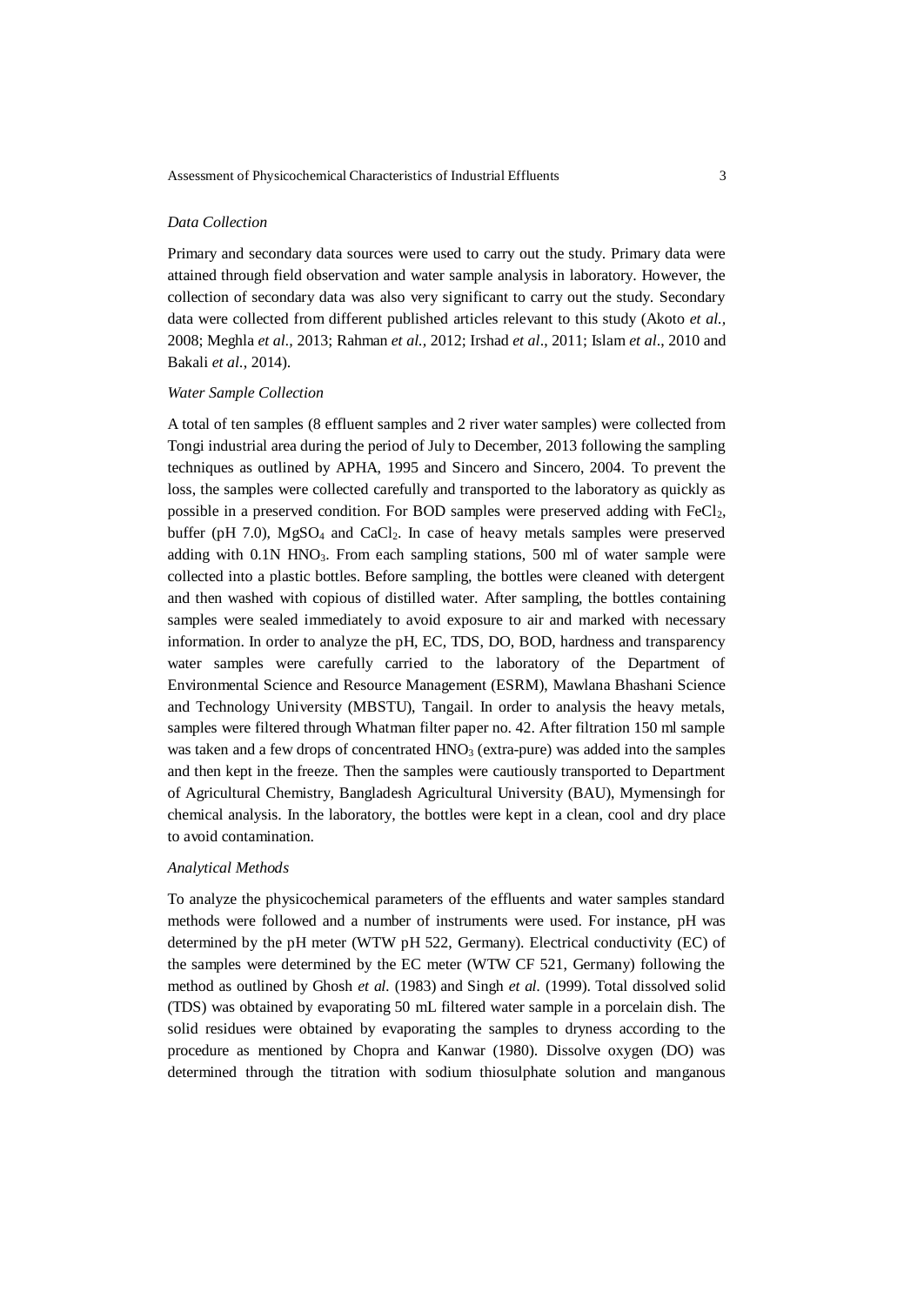sulphate solution. The biochemical oxygen demand (BOD) was measured by two steps where initial BOD  $(BOD<sub>0</sub>)$  was measured immediately after the sample collection and after 5 days BOD (BOD<sub>5</sub>) was measured by incubation in the dark condition at 20°C for 5 days. Then the total BOD (BOD<sub>0</sub>-BOD<sub>5</sub>) was measured according to Trivedy and Goel (1984). The concentrations of heavy metals (Fe, Zn, Cu, Mn, Pb and Cd) were analyzed by atomic absorption spectrophotometer (AA-7000, Shimadzu, Japan) by using the single element hallow cathode lamp at the wavelengths of 248.3, 213.9, 324.7, 279.5, 283.3 and 228.8 nm, respectively following the procedure described by APHA, 1995.

### **Results and Discussion**

### *Analysis of Physicochemical parameters*

The color of the collected samples were appeared slightly black, which is totally unsuitable not only for aquaculture but also for domestic and agricultural purposes. The study conducted by Rahman *et al.* (2012) asserted that the collected samples from the Turag river and different sewerage line were black in color because of contamination of industrial effluents. The temperatures of all collected samples were within the range of 31.2 to  $34.4^{\circ}$ C and average of  $32.0^{\circ}$ C (Table 1).

| Sampling<br>point | <b>Parameters</b>      |                 |                        |                      |                      |                    |                     |  |  |  |
|-------------------|------------------------|-----------------|------------------------|----------------------|----------------------|--------------------|---------------------|--|--|--|
|                   | Temperature<br>$(^0C)$ | pH              | <b>TDS</b><br>(mg/l)   | EC<br>$(\mu S/cm)$   | Transparency<br>(cm) | DO<br>(mg/l)       | <b>BOD</b><br>(ppm) |  |  |  |
| $P-1$             | 34.4                   | 6.9             | 941                    | 100                  | 2.3                  | 2.5                | 1.63                |  |  |  |
| $P-2$             | 31.3                   | 7.5             | 978                    | 162                  | 1.4                  | 2.9                | 0.75                |  |  |  |
| $P-3$             | 31.5                   | 6.6             | 1028                   | 170                  | 2.0                  | 1.7                | 1.24                |  |  |  |
| $P-4$             | 31.2                   | 6.8             | 913                    | 151                  | 1.9                  | 1.9                | 1.16                |  |  |  |
| $P-5$             | 31.3                   | 7.8             | 1010                   | 173                  | 1.2                  | 2.1                | 0.92                |  |  |  |
| $P-6$             | 32.2                   | 6.7             | 960                    | 150                  | 2.4                  | 1.4                | 1.83                |  |  |  |
| $P-7*$            | 32.1                   | 8.3             | 1147                   | 160                  | 2.6                  | 2.0                | 1.6                 |  |  |  |
| $P-8*$            | 32                     | 7.5             | 932                    | 124                  | 3.0                  | 2.3                | 1.35                |  |  |  |
| $P-9$             | 31.3                   | 7.2             | 1431                   | 180                  | 1.7                  | 2.2                | 1.18                |  |  |  |
| $P-10$            | 32.5                   | 6.7             | 1054                   | 192                  | 2.2                  | 2.4                | 1.76                |  |  |  |
| Max.              | 34.4                   | 8.3             | 1431                   | 192                  | 3.0                  | 2.9                | 1.83                |  |  |  |
| Min.              | 31.2                   | 6.6             | 913                    | 100                  | 1.2                  | 1.4                | 0.75                |  |  |  |
| Mean $\pm$<br>SD  | $32.0 \pm$<br>0.97     | $7.2 +$<br>0.56 | $1039.4 \pm$<br>153.99 | $156.2 \pm$<br>27.14 | $2.07 \pm$<br>0.55   | $2.14 \pm$<br>0.42 | $1.34 \pm$<br>0.36  |  |  |  |

**Table 1. Physico-chemical parameters of industrial effluents and water samples at Tongi region.** 

*Note*: SD= Standard deviation

The results of the study revealed that pH of the samples were fluctuated at 6.60 to 8.30 (Table 1). On the basis of measured pH of all the collected samples showed that the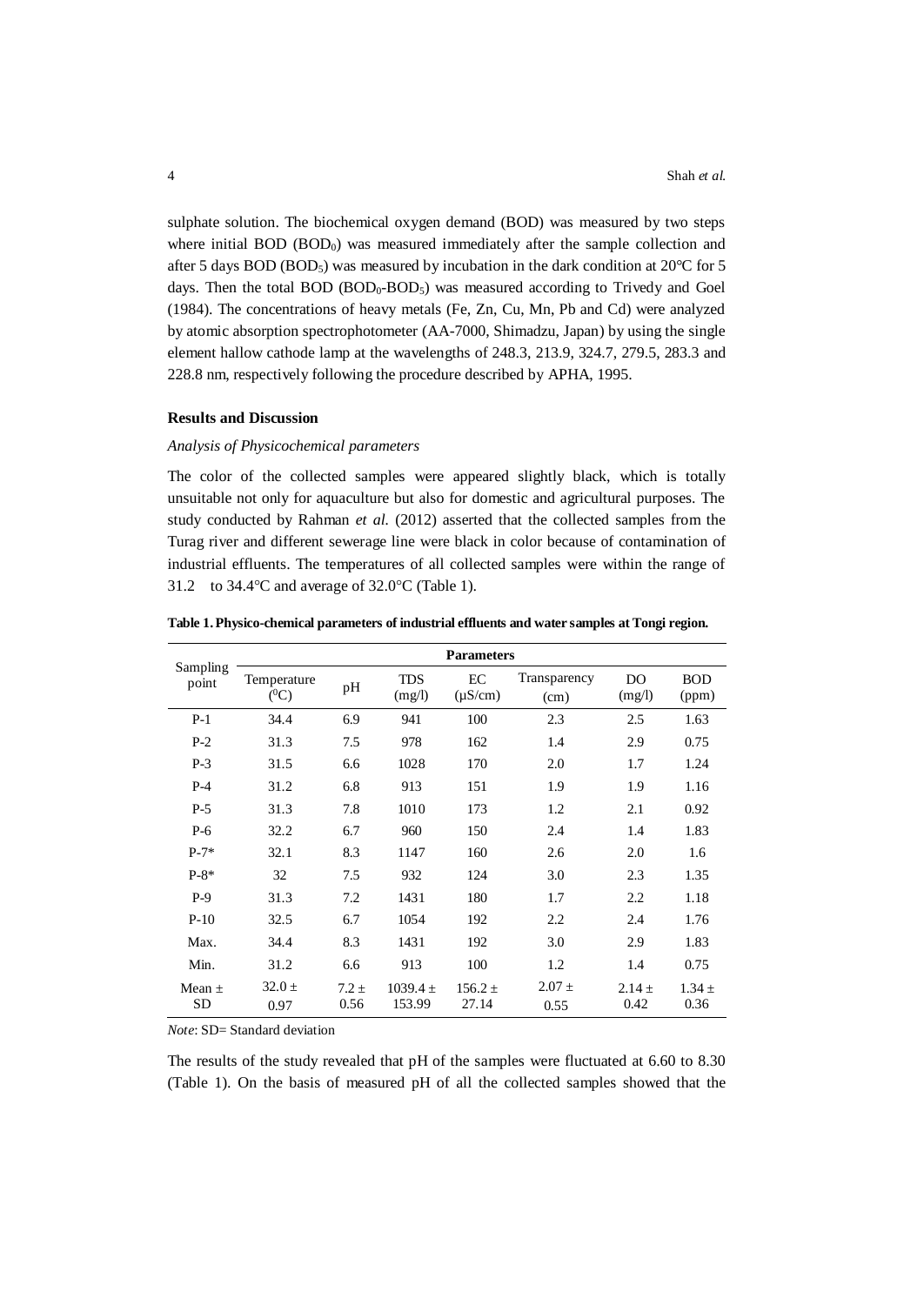values were within the acceptable range (6.5 to 8.5) as defined by the ECR (1997). However, a similar observation was reported by Rahman *et al.* (2012) for the seasonal variations in the Turag River water quality.

The EC of all collected effluent samples were within the range of 100 to 192  $\mu$ Scm<sup>-1</sup> with an average of 156.2  $\mu$ Scm<sup>-1</sup>. The highest EC was recorded as 192  $\mu$ Scm<sup>-1</sup> and lowest was 100 µScm-1 (Table 1). TDS of the collected samples were within the range of 913 to 1431 mgl<sup>-1</sup> (Table 1). It revealed from the study that TDS of all of the collected samples were within the acceptable range. For instance, the acceptable standard of TDS for inland surface water is 2100 mgl<sup>-1</sup> (ECR, 1997) whereas ADB (1994) defined the acceptable standard of TDS for industrial water is 1500 mgL<sup>-1</sup> and irrigation water is 2000 mgl<sup>-1</sup>. However, water that contains less than 500 ppm of dissolved solid is generally satisfactory for the domestic use and other industrial purposes and water containing more than 1000 ppm of dissolved solids usually contains minerals that give it a distinctive taste or make it unsuitable for human consumption (Irshad *et al*., 2011).







**Fig. 2.** DO at different sampling points. **Fig. 3.** BOD at different sampling points.

The DO of all collected effluent samples were within the range of  $1.40$  to  $2.9$  mgl<sup>-1</sup> with an average value of  $2.11 \text{ mgl}^{-1}$  (Table 1). The lowest DO concentration was measured as 1.40 mgL<sup>-1</sup> and the highest was measured as 2.9 mgL<sup>-1</sup> (Fig. 2). The DO values prescribed by the Environmental Quality Standard (EQS) as  $6.0 \text{ mgL}^{-1}$  for drinking, 4.0 to 5.0 mgl<sup>-1</sup> for recreation, 4.0 to 6.0 mgl<sup>-1</sup> for fish and livestock and 5.0 mgl<sup>-1</sup> for industrial application (Rahman *et al.,* 2012) whereas Bangladesh Environment Conservation Rule (ECR, 1997) defined the DO values for the inland surface water as 4.5-8.0 mgl-1 . The study showed that the measured DO values of all water samples were not within the acceptable range, which may due to wastewater contamination from different industries and therefore affecting the aquatic environment. For instance, as dissolved oxygen levels in water drop below 5.0 mgl<sup>-1</sup>, aquatic life is put under stress, which explain that the DO of industrial water is very low than the other sources of water due to the presence of different organic and inorganic matters in the water (Sawyer *et al.,* 2008). This implies that the effluent discharge from different industries might have released high oxygen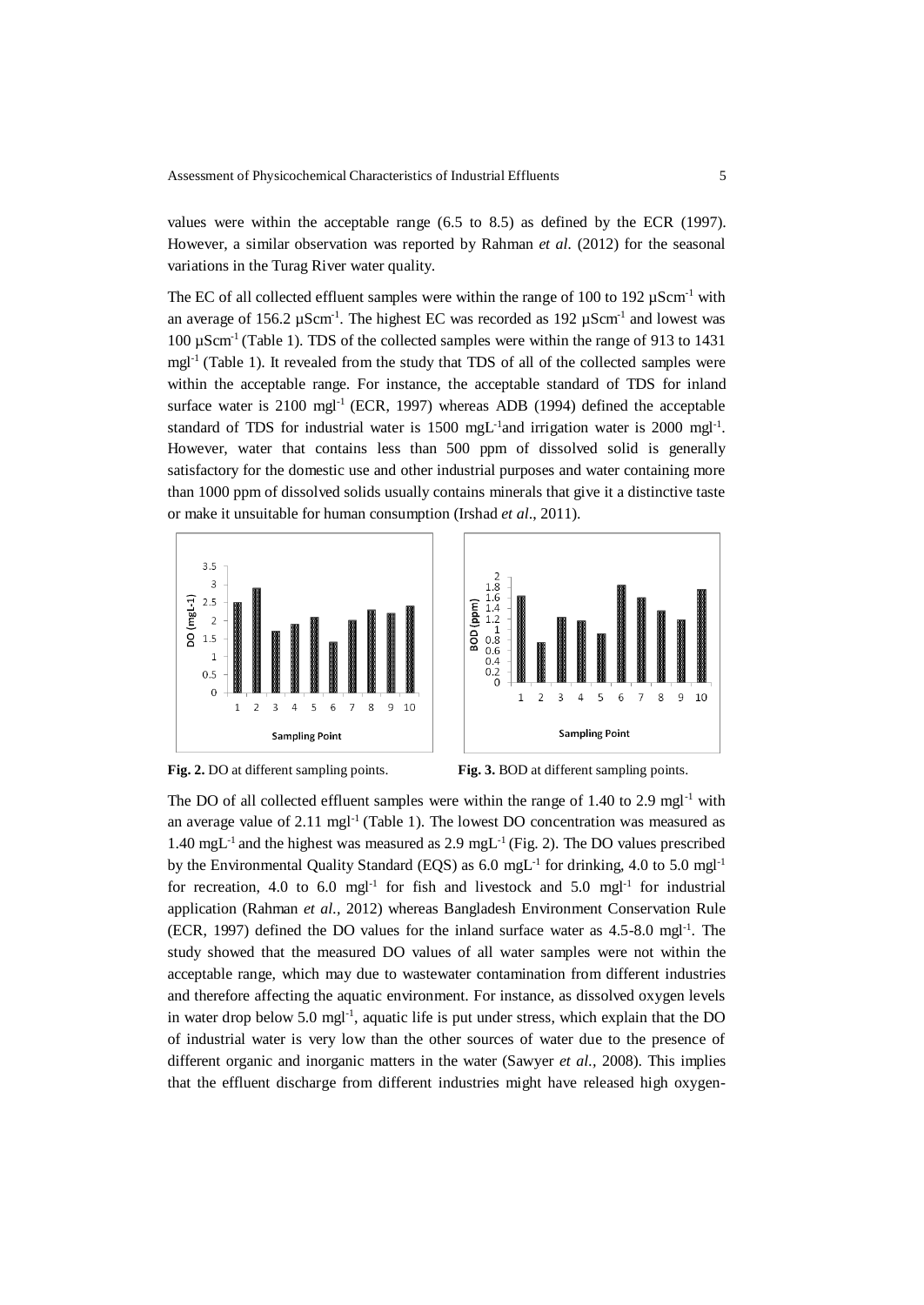demanding wastes (Emongor, 2005). Adequate DO is necessary for good water quality, survival of aquatic organism and decomposition of waste by microorganism (Islam *et al*., 2010; Rahman *et al*., 2012). However, environmental implication of low DO causes the death of aquatic organisms (Chapelle and Petts, 2004).

The BOD at different sampling points were recorded as 0.75 to 1.83 ppm (Table 1). The highest BOD was measured as 1.83ppm (Fig. 3), which might be due to discharge of organic materials at that point. The biodegradation of organic materials exerts oxygen tension in the water that directly affects the BOD of the water body (Akoto, 2008). When BOD is lower free oxygen is available and can be consumed by the microbial activity (Sawyer *et al.,* 2008). The study revealed that the measured BOD of all of the collected samples were within the standard level (50 mg/l) as defined by the ECR (1997) for the inland surface water.

### *Analysis of heavy metals*

The concentration of zinc in the samples ranged from 0.04 to 0.24 mgL<sup>-1</sup> with an average value of  $0.12 \text{ mgl}^{-1}$  (Table 2). Ayers and Westcot (1985) asserted that the maximum permissible limit of Zn in irrigation water is 2.00 mg/l whereas ECR (1997) recommends the standard of  $Zn$  as  $5.00$  mgl<sup>-1</sup> for inland surface water. Considering these limits as standard, all samples were found suitable for irrigation and all other purposes. A similar observation was reported by Rahman *et al*. (2012), for the seasonal variations in the Turag river water quality as well as Bakali *et al.* (2014) for water quality evaluation of Tongi area in Bangladesh.

|                   | <b>Parameters</b> |                 |                |               |                 |                     |  |  |  |  |
|-------------------|-------------------|-----------------|----------------|---------------|-----------------|---------------------|--|--|--|--|
| Sampling<br>Point | Zn                | Pb              | Fe             | Mn            | Cu              | C <sub>d</sub>      |  |  |  |  |
|                   | $(mgL-1)$         | $(mgL-1)$       | $(mgL-1)$      | $(mgL-1)$     | $(mgL-1)$       | (mgL <sub>1</sub> ) |  |  |  |  |
| $P-1$             | 0.07              | 0.12            | 0.6            | 0.17          | 0.01            | 0.03                |  |  |  |  |
| $P-2$             | 0.04              | 0.2             | 0.18           | 0.25          | 0.05            | 0.04                |  |  |  |  |
| $P-3$             | 0.09              | 0.23            | 0.07           | 0.31          | 0.07            | 0.03                |  |  |  |  |
| $P-4$             | 0.24              | 0.08            | 0.35           | 0.43          | 0.04            | 0.02                |  |  |  |  |
| $P-5$             | 0.11              | 0.05            | 0.88           | 0.23          | 0.05            | 0.04                |  |  |  |  |
| $P-6$             | 0.18              | 0.13            | 0.67           | 0.25          | 0.02            | 0.03                |  |  |  |  |
| $P-7*$            | 0.1               | 0.03            | 0.61           | 0.35          | 0.02            | 0.05                |  |  |  |  |
| $P-8*$            | 0.09              | 0.14            | 0.14           | 0.22          | 0.04            | 0.01                |  |  |  |  |
| $P-9$             | 0.16              | 0.18            | 0.04           | 0.28          | 0.06            | 0.02                |  |  |  |  |
| $P-10$            | 0.08              | 0.11            | 0.09           | 0.48          | 0.03            | 0.06                |  |  |  |  |
| Max.              | 0.24              | 0.23            | 0.88           | 0.48          | 0.07            | 0.06                |  |  |  |  |
| Min.              | 0.04              | 0.03            | 0.04           | 0.17          | 0.01            | 0.01                |  |  |  |  |
| Mean $\pm$ SD     | $0.12 \pm 0.06$   | $0.13 \pm 0.06$ | $0.36 \pm 0.3$ | $0.3 \pm 0.1$ | $0.04 \pm 0.02$ | $0.03 \pm 0.01$     |  |  |  |  |

**Table 2. Heavy metals of industrial effluents and water samples at Tongi region.** 

*Note*: SD= Standard deviation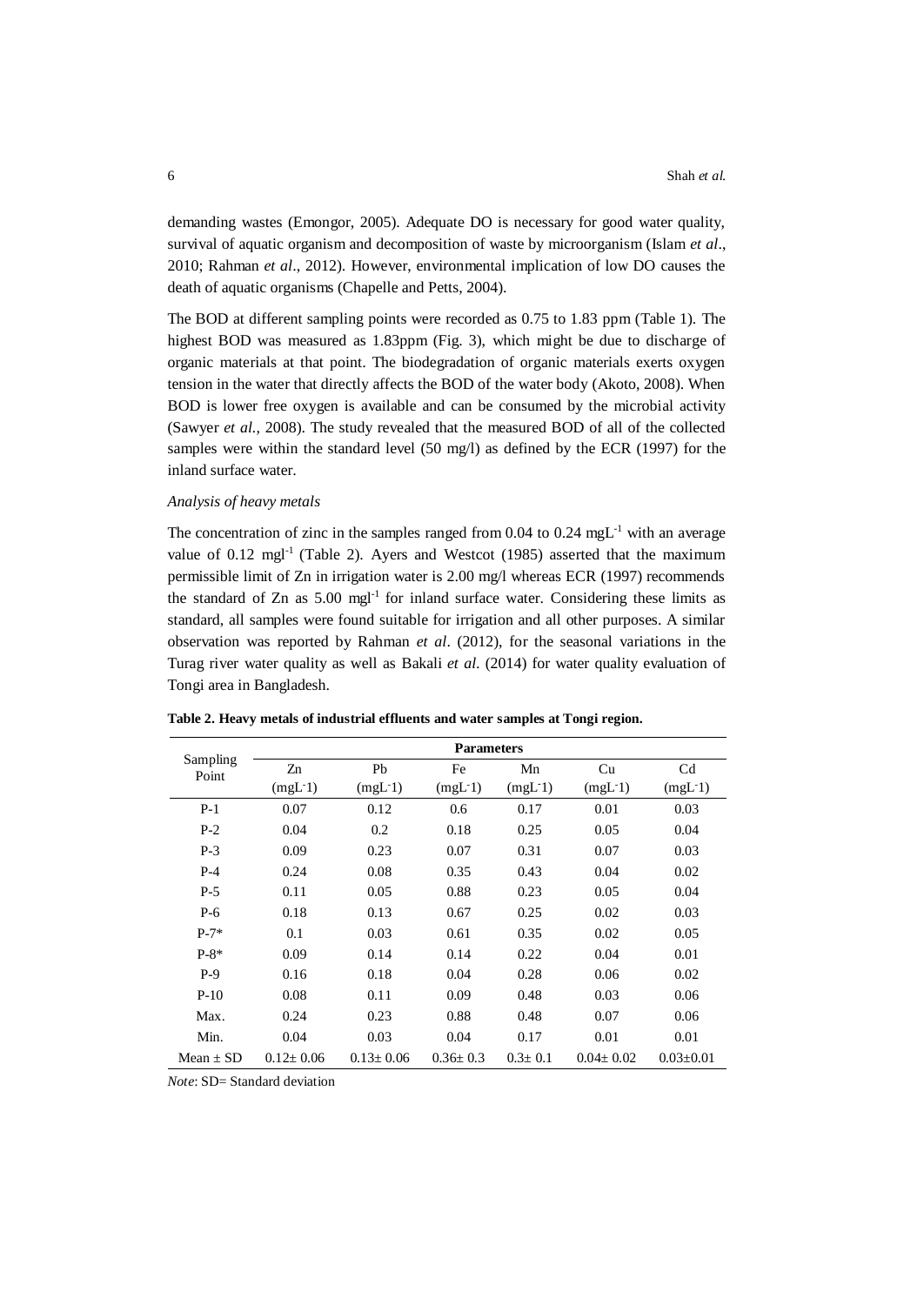The concentration of Pb in the samples fluctuated between  $0.03$  to  $0.23 \text{ mgl}^{-1}$  (Fig. 4) with an average value of 0.13 mgl<sup>-1</sup> (Table 2) whereas the Bangladesh Environment Conservation Rule (ECR, 1997) defined the acceptable range of Pb is  $0.1 \text{ mgl}^{-1}$  for inland surface water. The standard of Pb for domestic water supplies is  $< 0.05$  mgl<sup>-1</sup>as stated by USPH and  $0.01 \text{ mgL}^{-1}$  by ISI (De, 2005). The standard of Pb for drinking water is  $0.05$ mgl<sup>-1</sup>, industrial water is 0.01 mgL<sup>-1</sup> and irrigation water is 0.05 mgL<sup>-1</sup> (ADB, 1994). Considering these limits as standard Pb concentration in most of the samples were not within the suitable range for all purposes. A similar observation was reported by Rahman *et al*. (2012), for the seasonal variations in the Turag river water quality as well as Bakali *et al.* (2014) for water quality evaluation of Tongi area in Bangladesh. The concentration of Fe in the samples fluctuated between  $0.04$  to  $0.88$  mgl<sup>-1</sup> (Fig. 5) with an average value of 0.36 mgl-1 (Table 2). According to Bangladesh Environment Conservation Rules  $(ECR, 1997)$  the acceptable range of Fe is 2.0 mgl<sup>-1</sup> for inland surface water. However, Ayers and Westcot (1985) recommended the maximum concentration of Fe in irrigation water is 5.0 mgl<sup>-1</sup> whereas an international standard for inland surface water is 1.0 mgL<sup>-1</sup> as recommended by WHO (2008). Considering this limit as standard, concentration of Fe in all samples were found within the permissible limit and therefore suitable for irrigation and fish culture. A similar observation was reported by Bakali *et al.* (2014) for water quality evaluation of Tongi area.





**Fig. 4.** Pb concentration at different sampling sampling points.

**Fig. 5.** Fe concentration at different sampling sampling points.

The concentration of Mn in samples varied between  $0.17$  to  $0.48$  mgL<sup>-1</sup> (Fig. 6) with an average value of  $0.30 \text{ mgL}^{-1}$  (Table 2). According to Ayers and Westcot (1985), maximum recommended limit of Mn in irrigation water is  $0.20$  mg  $L<sup>-1</sup>$ . The standard of Mn for domestic water supplies is  $\langle 0.05 \text{ mgL}^{-1}$  as recommended by USPH (De, 2005). Considering this limit, Mn concentration in samples exceeded the maximum acceptable level, which was not suitable for irrigation as well as domestic water supplies. Copper (Cu) concentration in samples varied between 0.01 to 0.07 mgL<sup>-1</sup> (Fig. 7) with an average value of 0.05 mgl-1 (Table 2). According to Bangladesh Environment Conservation Rule (ECR, 1997) the acceptable range of Cu is 0.5 mgl<sup>-1</sup> for inland surface water. A similar (ECR, 1997) the acceptable range of Cu is 0.5 mgl<sup>-1</sup> for inland surface water. A similar (ECR, 1997) the acceptable range of Cu is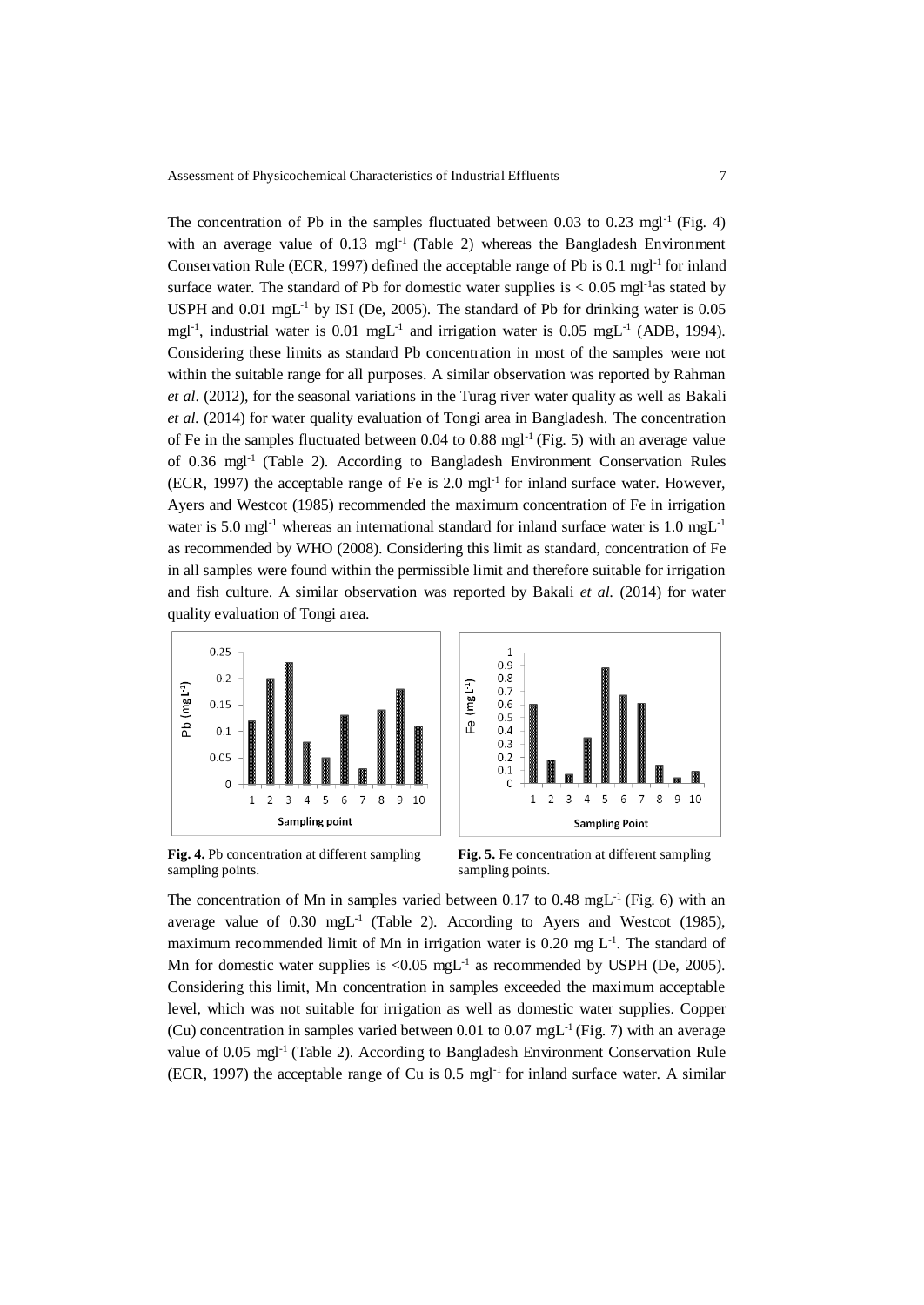observation is reported by Meghla *et al.* (2013) for the assessment of physicochemical properties of water from the Turag river in Dhaka city. However, the Cu concentration in all of the samples were found within the recommended limit  $(0.20 \text{ mgL}^{-1})$  for irrigation as described by Ayers and Westcot (1985). The National Academy of Science has recommended that for continuous use irrigation effluent water should contain no more than 0.2 mgl-1 Cu (Gibeault and Cockerham, 1985).





**Fig. 6.** Mn concentration at different sampling points.

**Fig. 7.** Cu concentration at different sampling points.

The concentration of Cadmium (Cd) in the samples ranged from 0.01 to 0.06 mgL<sup>-1</sup> (Fig. 8) with an average value of  $0.03 \text{ mgl}^{-1}$  (Table 2). The standard of Cd for drinking water is  $0.005 \text{ mgL}^{-1}$ , irrigation water is  $0.01 \text{ mgl}^{-1}$  and livestock water is  $0.5 \text{ mgl}^{-1}$  (ADB, 2004). However, according to Bangladesh Environment Conservation Rules (ECR, 1997) the acceptable range of Cd is 0.50 mgl-1 for inland surface water.



Fig. 8. Cd concentration at different sampling points.

# **Conclusion**

The study focuses on the concentration of physicochemical parameters and heavy metals resulted from the effluent discharges by the industries at Tongi region. It revealed from the study that the physicochemical parameters such as pH, TDS, EC and BOD were within the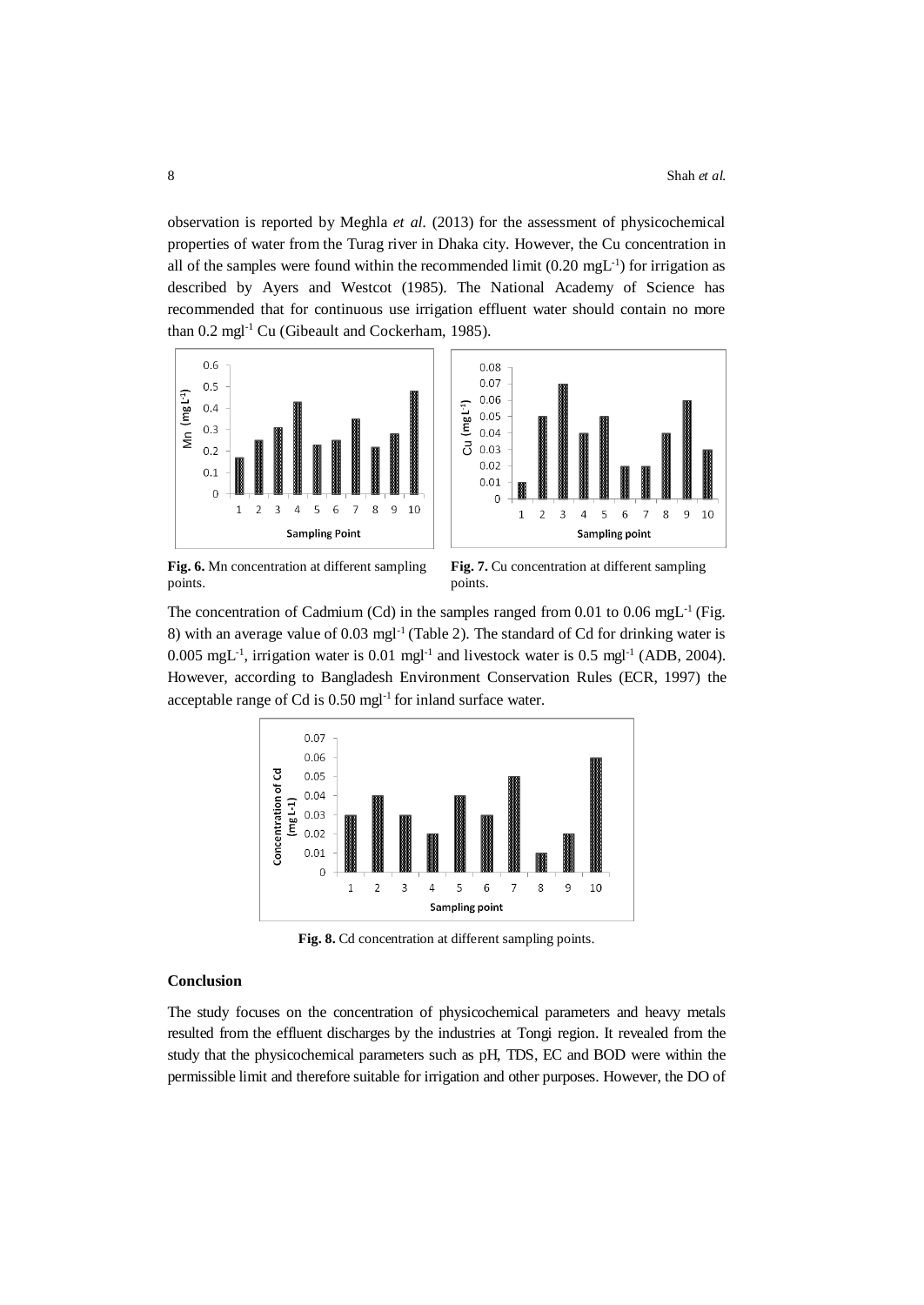all the collected samples were varied between 1.40 to 2.90 ppm, which was below the standard level and thus affects the aquatic life. The BOD of all collected samples was within the range of 0.75 to 1.83 ppm. The study showed that the concentration of heavy metals such as Zn, Fe and Cu were within the permissible limit whereas Pb, Mn and Cd exceeded the permissible limit, which pose a serious threat for the aquatic environment. This study suggests that wastewater from the industries should be treated before being discharge into the water body. Moreover, necessary measures should be taken to prevent the water pollution whereas the development of industrial waste management systems can improve the situation and safeguard the natural water bodies in the country.

### **References**

- ADB (Asian Development Bank), (2004). Training manual for environmental monitoring. engineering science incorporation, USA, pp. 2-16.
- Akoto, O., T.N. Bruce and G. Darko, (2008). Heavy Metals pollution profiles in streams serving the Owabi reservoir. *African Journal of Environmental Science and Technology,* **2 (11):** 354-359.
- APHA (American Public Health Association), (1995). Standard methods for the examination of water and waste water. 19<sup>th</sup> ed. Washington DC, pp. 1019.
- Ayers, R.S. and D.W. Westcot, (1985). Water quality for agriculture, *FAO Irrigation and Drainage Paper,* **29 (1):** 4096.
- Banglapedia, (2012). National encyclopedia of Bangladesh. [Available online at]: http://maps-ofbangladesh.blogspot.com/2010/12/political-map-of-gazipur-sadar-upazila.html
- Bakali, B., M.Y. Mia and H.M. Zakir, (2014). Water quality evaluation of Tongi area in Bangladesh: An impact of industrialization. *Journal of Chemical, Biological and Physical Sciences,* **4(2):**1735-1752.
- Chapelle, G. and E. Petts, (2004). Amphipod crustacean size spectra: New insights in the relationship between size and oxygen. *Oikos,* pp. 612-623.
- Chopra, S.L. and J.S. Kanwar, (1980). Analytical agricultural chemistry, Kalyani publishers, Ludhiana, New Delhi, pp.148-289.
- De, A.K., (2005). Environmental Chemistry. (Fifth Edition), New Age International Publishers, New Delhi, India, pp. 242 and 189-200.
- ECR (Environment Conservation Rules), (1997). Ministry of Environment and Forest (MoEF). Government of the People's Republic of Bangladesh.
- Emongor, V., E. Kealotswe, I. Koorapetse, S. Sankwasa and S. Keikanetswe, (2005). Pollution indicators in Gaberone effluent. *Journal of Applied Science,* **5:** 147-150.
- FAO, (2003). Food and Agriculture Organization of the United Nation, World Water Development Report, Natural Resources and Environment Department, Water Development and Management Unit.
- Ghosh, A.B., J.C. Bajaj, R. Hasan, and D. Singh, (1983). Soil and Water Testing Methods*.* A Laboratory Manual, Division of Soil Science and Agricultural Chemistry, IARI, New Delhi, India, pp.1-48.
- Gibeault, V.A. and S.T. Cockerham, (1985). Turfgrass, Water Conservation. ANR Publications, University of California, pp. 155.
- Irshad, M., N. Malik, T. Khan and M. Faridullah, (2011). Effect of solid waste on heavy metal composition of soil and water at Nathiagali-Abbottabad. Department of Environmental Sciences, COMSATS Institute of Information Technology, Abbottabad. Pakistan.